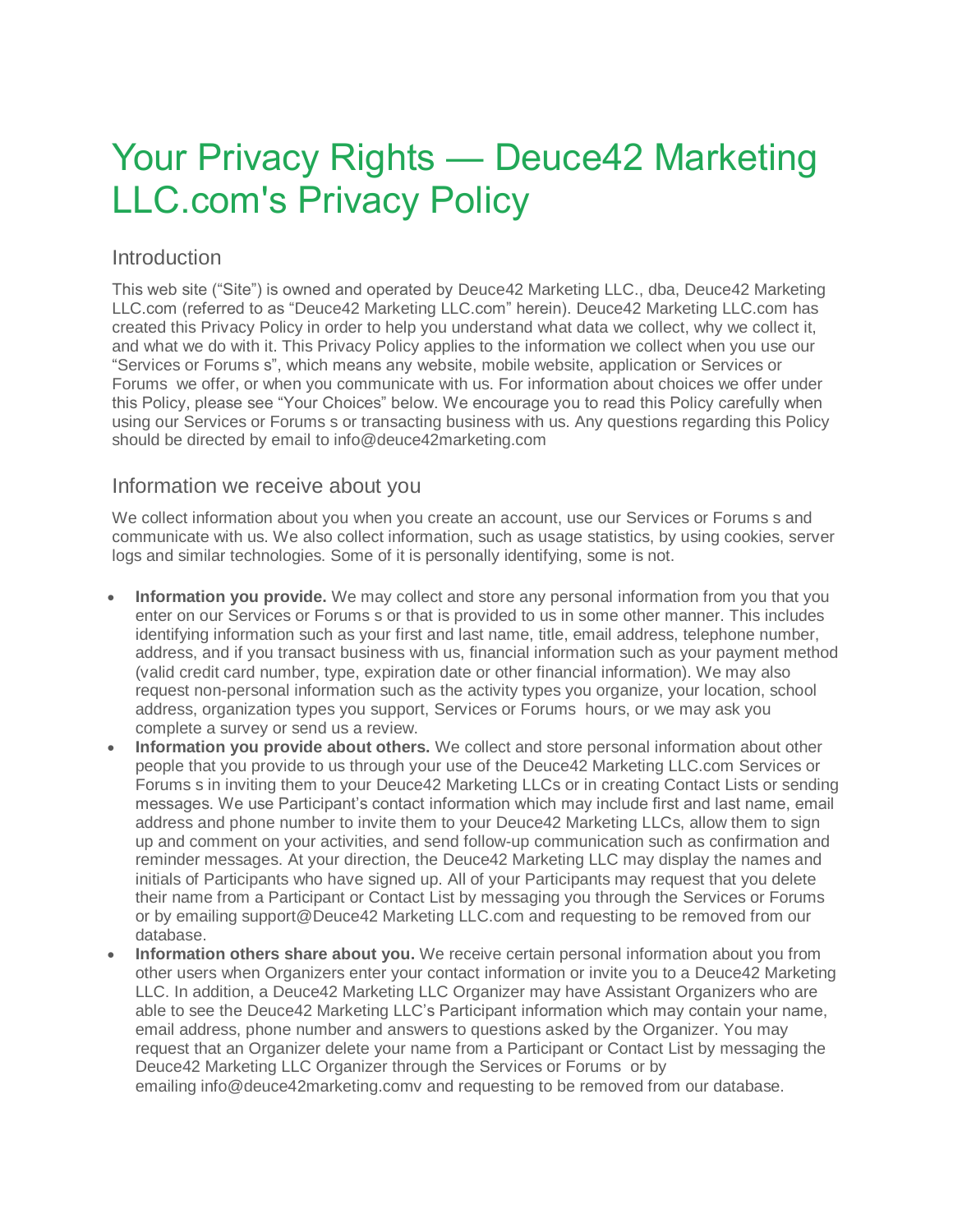- **Information from social network Services or Forums s (including Facebook, Instagram, and other related social media platforms).** If you register or log into your account through a third-party social media Services or Forums such as Facebook or Google, we will have access to some of your third-party account information from that Services or Forums in authenticating your identity including your name, email address, and other information in that account, as authorized by that Services or Forums . You have the ability to disable the connection between our Services or Forums and your third-party account at any time or adjust the privacy settings on those Services or Forums s.
- **Information we collect automatically from your use of the Services or Forums .** When you use our Services or Forums , we automatically receive information from the browser, computer and/or device from which you visit our Services or Forums s. This information may include:
	- $\circ$  Log information: We collect information about your use of the platform (without limitation) your IP address, your browser type and language, access times, the content of any undeleted "Cookies" that your browser previously accepted from us, pages viewed, and the page you visited before visiting our Services or Forums .
	- o Device information: We collect information about the computer or device you use to visit our Services or Forums including hardware model, operating system and version, unique device identifiers and mobile network information.
	- $\circ$  Location information: We collect information about the location of your computer or device each time you use our Services or Forums , or when you otherwise provide this information.
	- o Information from cookies and similar technologies: We and our Services or Forums providers collect information using various technologies including cookies and pixel tags which help facilitate your access to our Services or Forums s and to personalize your online experience. Through the use of a cookie or similar technology, we also automatically collect information about your online activity on our Services or Forums s, such as the web pages you visit and the links you click. We may also include tracking pixels in promotional or other email messages and newsletters to determine whether messages have been opened and if links in the messages have been clicked. The information we obtain from cookies and other technologies enables us to customize our Services or Forums s, to deliver targeted advertisements, and to measure the overall effectiveness of our Services or Forums s, content and advertising. We and third-party vendors, including Google, use first-party cookies (such as the Google Analytics cookie) and third-party cookies (such as a DoubleClick cookie) together to report how your ad impressions, other uses of ad Services or Forums s, and interactions with these ad impressions and ad Services or Forums s are related to visits to our Services or Forums s. Additionally, Deuce42 Marketing LLC.com or a data provider we have engaged may place or recognize a unique cookie on your browser or email to enable you to receive customized ads or content on unaffiliated websites, apps, or online Services or Forums s for advertising, analytics, attribution, and reporting purposes. These cookies may include IP address, browser or operating system type and version, or inferred-interest information. The cookies may reflect demographic or other data linked to data you voluntarily have submitted to Deuce42 Marketing LLC.com, e.g., your email address, that we may share with a data provider solely in hashed, non-human readable form that can NOT be decoded to personally identify you.
- **Information collected by third parties.** We may allow our authorized Services or Forums providers, advertising companies, and ad networks, to display advertisements on our Services or Forums s and/or use tracking technologies to collect information about users who view or interact with their advertisements or use the Services or Forums . Our Services or Forums s do not provide or grant access to any personally identifying information to these third party advertisers. The tracking technologies allow the third parties to deliver targeted advertisements and gauge their effectiveness. Some of these third-party advertising companies may be interest-based advertising companies that may use cookies to collect non-personally identifiable information during your visit to the Services or Forums in order to help show advertisements on other websites likely to be more interesting to you.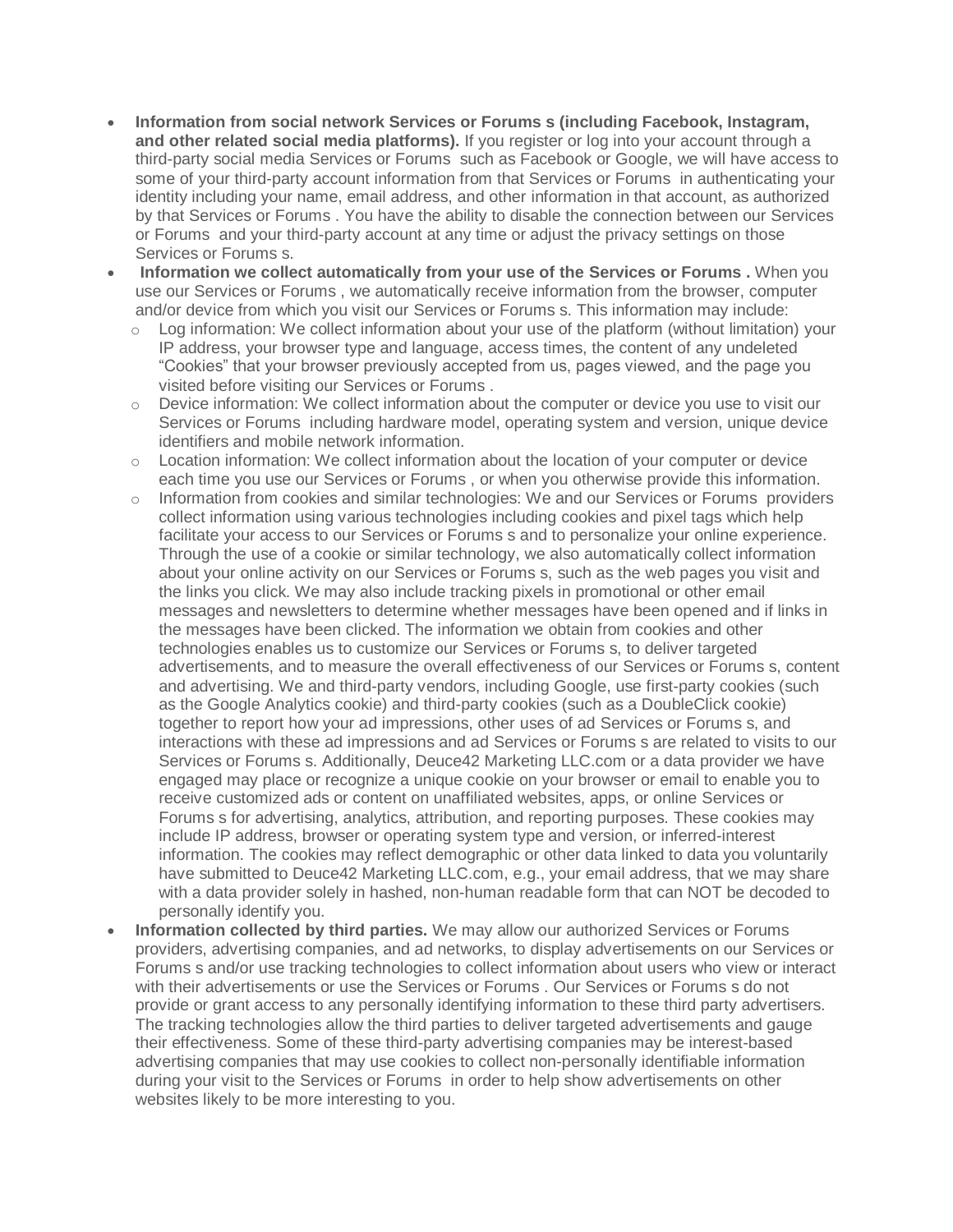## How we use the information we collect

We may use the information we collect about you to:

- operate our Services or Forums s including delivering invitations, updates and messages,
- processing transactions, and personalizing Services or Forums s for you.
- share information you have voluntarily provided about yourself with your Deuce42 Marketing LLC Participants in your role as a Deuce42 Marketing LLC Organizer.
- share information you have voluntarily provided about yourself with your Deuce42 Marketing LLC Organizer and other Participants who have been invited to the same Deuce42 Marketing LLC.
- manage your account, respond to comments, questions and requests, and provide you with customer Services or Forums .
- monitor and analyze trends in usage of our Services or Forums s.
- send you technical notices, product updates, security alerts and support and administrative messages.
- communicate with you by email or mobile devices about products or Services or Forums s that may be of interest to you either from us, our business partners or other third parties.
- develop and display advertising tailored to your activities on our Services or Forums s and other sites.
- enforce our Terms of Services or Forums .
- manage our business and perform functions as otherwise described to you at the time of collection.

#### How we share the information we collect

We may share or disclose information provided by you or that we have collected about you or your Deuce42 Marketing LLCs on our Services or Forums s as described in the Privacy Policy or with your consent.

- **Information shared with other Participants.** People invited to the same Deuce42 Marketing LLC as you may be able to view the personal information you provide when signing up, or provided by the Organizer when you were given an assignment manually, including your name, initials and comments.
- **Information shared with Deuce42 Marketing LLC Organizers.** Primary Organizers and Assistant Organizers of your same Deuce42 Marketing LLCs will be able to view your personal information including name, email, phone number, activity information and Services or Forums hours, comments and answers to registration questions. The lead Organizer for Campus and Organization Plans will be able to view your personal information including name, email, phone number, comments, answers to registration questions, Services or Forums hour history and Deuce42 Marketing LLC activity information for Deuce42 Marketing LLCs organized under the Plan's License Code.
- **Information shared with authorized Services or Forums providers.** We may share your personal and non-personal information with our authorized Services or Forums providers that perform certain Services or Forums s on our behalf. These Services or Forums s may include, but are not limited to, sending notification email messages and newsletters, processing credit card payments, providing customer Services or Forums and marketing assistance, performing business and sales analysis, supporting the functionality, security, and data and technology infrastructure of our Services or Forums s, and supporting contests, sweepstakes, surveys and other features offered through our Services or Forums s. These Services or Forums providers may have access to personal information needed to perform their functions but are not permitted to share or use such information for any other purposes.
- **Information shared with third-party applications and Services or Forums s.** In some cases, Deuce42 Marketing LLC.com allows you to share the Deuce42 Marketing LLC invitation or Group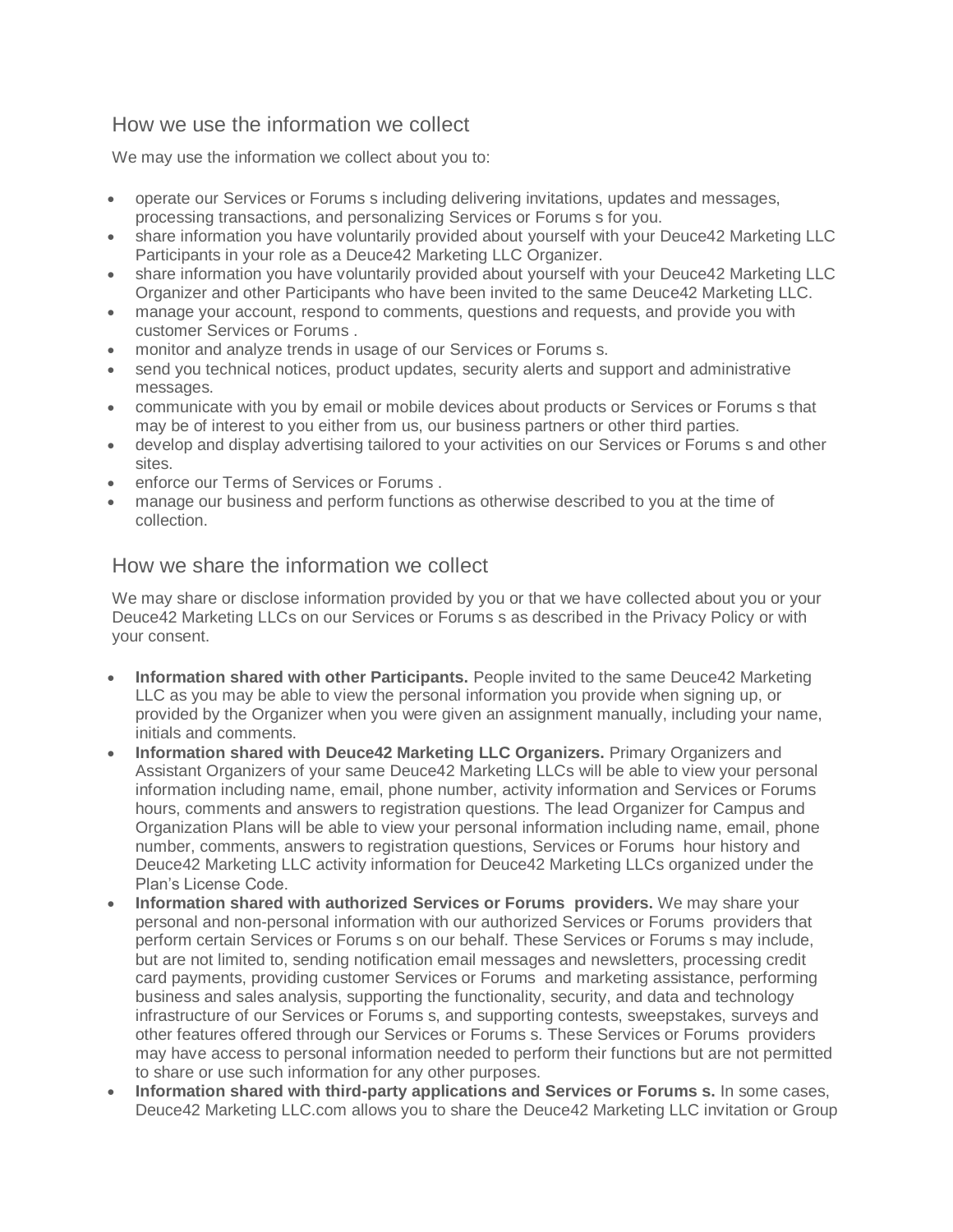Page link with certain recipients of your selection using Remind and/or other third-party Services or Forums s, and also allows you to publicly post the Deuce42 Marketing LLC or Group Page link using Facebook, Twitter, and/or other third-party Services or Forums s. Please remember that the manner in which the providers of third party Services or Forums s use, store and disclose your information is governed by their terms of Services or Forums and privacy policies, and that we will have no liability or responsibility for the privacy practices or other actions of providers of third party Services or Forums s. We do not automatically and publicly post information on the third party Services or Forums s on your behalf.

- **Information shared with business partners.** We may share personal information and nonpersonal information with the businesses with which we partner. Except as described in this section, we will not disclose your personal information to any business partner without notifying you of our intent to share the information and giving you an opportunity to prevent your information from being shared. From time to time, we may partner with companies based on the interests of our users. These partner companies will never see your email address or any other information that could identify you or be used to contact you directly. Any exceptions to this policy of sharing your name, address or email address or other information with a partner company will be done only with your permission.
- **Information shared as aggregate data and hashed information.** In an effort to understand and best serve the needs of the users of Deuce42 Marketing LLC.com Services or Forums s, we analyze customer demographics, Deuce42 Marketing LLC activities, and behavior based on the personal information and other information provided to us. This research may be compiled and analyzed on an aggregate basis and Deuce42 Marketing LLC.com may share this "Aggregate Data" with its affiliates, agents and business partners. Deuce42 Marketing LLC.com may also disclose Aggregate Data in order to describe our Services or Forums s to current and prospective business partners, and to other third parties for other lawful purposes. We may also share information that has been "hashed." "Hashed" information is information that has been converted to an anonymized string of characters in an effort to prevent third parties from unscrambling the anonymized string of characters to recover the underlying information. We may combine nonpersonal and/or hashed information we collect with additional information collected from other sources. We may combine non-personal and/or hashed information with other information collected about a user and share such with third parties for their or their partners' advertising and/or marketing purposes. We also may share aggregated and/or non-personal and/or hashed information with third parties, including (without limitation) advisors, advertisers and investors.
- **Information shared in a merger, sale or business transfer.** If Deuce42 Marketing LLC.com is involved in a merger, acquisition, financing, reorganization, bankruptcy, or sale of our assets, information about you may be shared, sold, or transferred as part of that transaction. We may also share information about you with current or future corporate parents, subsidiaries, or affiliates.
- **Information shared in following the law and in protecting Deuce42 Marketing LLC.com.** We may disclose your information in response to subpoena or similar investigative demand, a court order, or a request for cooperation from law enforcement or other government agency; to establish or exercise our legal rights; to defend against legal claims; or as otherwise required by law. In such cases, we may raise or waive any legal objection or right available to us. We may also disclose information about you if we believe that your actions are inconsistent with our [Terms of Services or Forums](https://signup.com/terms) or related guidelines and policies, or if necessary to protect the rights, property or safety of, or prevent fraud or abuse of our company, our employees, or others.

We do not share your personal information with others except as indicated herein or when we inform you and give you an opportunity to opt out of having your personal information shared. Any third parties to whom we may disclose personal information may have their own privacy policies which describe how they use and disclose personal information. Those policies will govern use, handling and disclosure of your personal information once we have shared it with those third parties as described in this Policy. Please note that these entities or their servers may be located either inside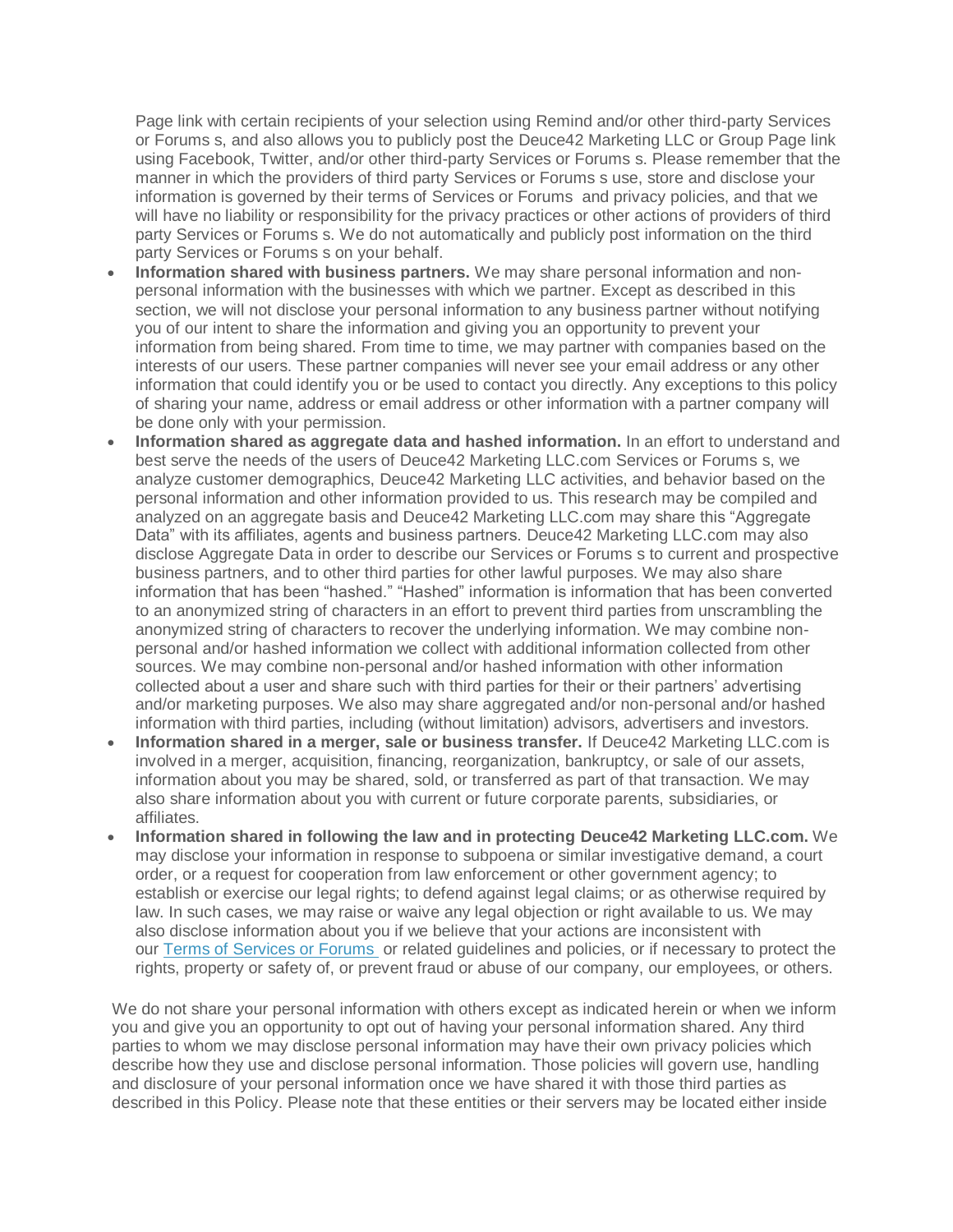or outside the United States. We will not be liable for any damages that may result from the misuse of your personal information by these companies.

# Children's Privacy

Deuce42 Marketing LLC.com does not knowingly collect personal information from children under the age of 13. Our Services or Forums s are for a general audience and are not directed to nor intended for children under the age of 13. If you believe that a child under the age of 13 has provided personal information through our Services or Forums s, please contact us at privacy@Deuce42 Marketing LLC.com, and we will delete that information from our database.

# Information Security

While no Internet or email transmission or electronic storage of information is ever fully secure or error free, we want you to feel confident using our Services or Forums s. We use industry-standard technologies when transferring and receiving personal and consumer data exchanged between Deuce42 Marketing LLC.com and other companies. This Site has security measures and processes in place to protect the loss, misuse and alteration of the information under Deuce42 Marketing LLC.com's control. Our servers are backed up regularly and protected by security systems, additionally, we use industry-standard SSL-encryption to protect data transmissions. Please note that this is not a guarantee that such information may not be accessed, disclosed, altered or destroyed by breach of such firewalls and secure server software.

# Your Choices

- **Account information.** You may update or correct the account information you have provided to Deuce42 Marketing LLC.com by logging into Deuce42 Marketing LLC.com and editing your Profile Page or Deuce42 Marketing LLC information, or by sending an email to support@Deuce42 Marketing LLC.com. If you no longer wish to use the Services or Forums, notify us at support@Deuce42 Marketing LLC.com and ask to be deleted from our database and we will remove you within 10 business days. Deuce42 Marketing LLC.com may retain certain information as needed to comply with our legal obligations or for legitimate business purposes such as to resolve disputes or enforce our legal rights. We may also retain cached or archived copies of information about you for a certain period of time.
- **Deuce42 Marketing LLC, Participant or Organizer information.** You may choose not to provide us with certain information, but that may result in you being unable to use certain features of our Services or Forums s because such information may be required for you to register as an Organizer, sign up as a Participant, purchase products or Services or Forums s, participate in a contest, promotions, survey or sweepstakes, ask a question or initiate Services or Forums or other transactions through our Services or Forums s.
- **Cookies.**You have a variety of tools to control cookies and similar technologies, including browser controls to block and delete cookies. Please note that if you decline our cookies, you may have trouble signing in and may have difficulty using some of our Services or Forums s. You also have choices for the use of cookies by third party Services or Forums providers and advertisers:
	- $\circ$  To learn more about how to opt out of Google's use of the Google Analytics cookie, visit the Google Analytics Opt-out Browser Add-on at [https://tools.google.com/dlpage/gaoptout.](https://tools.google.com/dlpage/gaoptout)
	- o To learn more about how to opt out of DoubleClick's use of cookies, visit the DoubleClick optout page at [https://support.google.com/ads/answer/2662922.](https://support.google.com/ads/answer/2662922)
	- o To learn more about interest-based advertising or to opt-out of this use of your anonymous (hashed) information, you can visit the Network Advertising Initiative's opt-out link at [https://www.networkadvertising.org/choices.](https://www.networkadvertising.org/choices)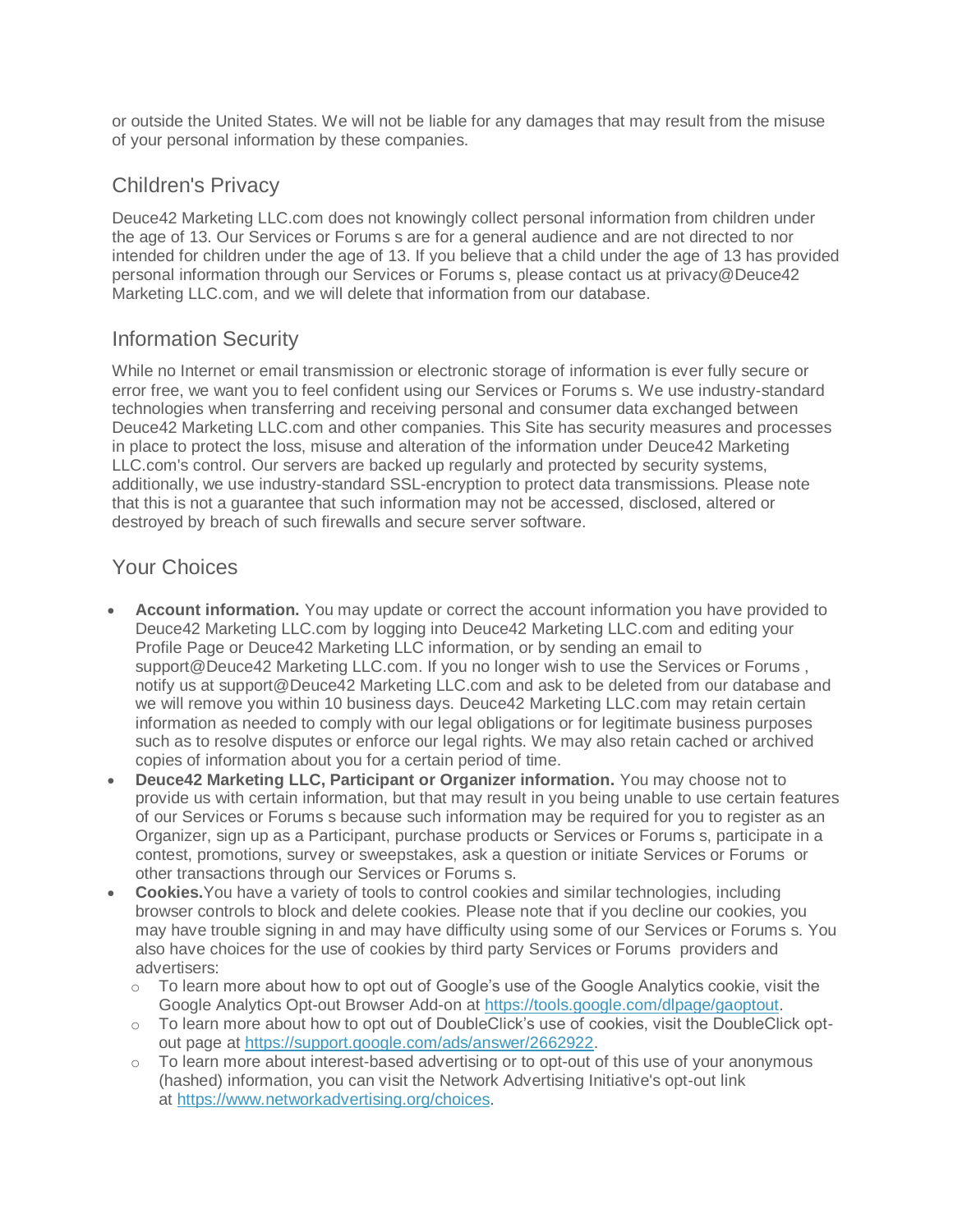- **Promotional communications.** You may opt out of receiving promotional messages from Deuce42 Marketing LLC.com by following the instructions at the bottom of those messages or by adjusting the communication preferences in your account. Please note that it can take up to 10 business days to fully opt-out of promotional communications. If you opt out, we may still send you non-promotional messages such as Deuce42 Marketing LLC reminders or messages about your account, or our ongoing business relations.
- **Do Not Mail.** You may request to be put on Deuce42 Marketing LLCs permanent Do Not Mail List by clicking the link at the bottom of any notification email or by sending a request to [info@deuce42marketing.com.](mailto:info@deuce42marketing.com) Please note that it can take up to 10 business days to fully unsubscribe from all Deuce42 Marketing LLC.com promotional and non-promotional communications and you will be prevented from being invited to future Deuce42 Marketing LLCs using the opted-out email address.
- **Do Not Track.** The Site currently does not respond to "Do Not Track" (DNT) signals and operates as described in this Privacy Policy whether or not a DNT signal is received.

#### Policy scope

Through our Services or Forums s, you will be given an opportunity to access other third-party websites that do not operate under this Policy. For example, if you click on an advertisement in our Services or Forums s, you may be taken to a website that we do not control. These third-party websites may independently solicit and collect information, including personal information, from you and, in some instances, provide us with information about your activities on those websites. Deuce42 Marketing LLC.com is not responsible for the practices of these third parties, and we recommend that you consult the privacy statements of all third-party websites you visit to review how they use information collected from you.

# Third-Party Advertising Companies

We use third-party advertising companies to serve ads when you visit our website and in our email. These companies may use information about your visits to this and other websites in order to provide advertisements about goods and Services or Forums s of interest to you. If you would like more information about this practice and to know your choices about not having this information used by these companies, please visit www.networkadvertising.org.

## Transfer of information to the United States and other countries

Deuce42 Marketing LLC.com is based in the United States and the information we collect is governed by U.S. law. This Privacy Policy applies when you are using or visiting Deuce42 Marketing LLC.com Services or Forums s globally. If you are using or visiting the Site from a country outside the United States, such as the UK or EU, you acknowledge and agree that Personal Data and other information may be transferred from your current location to the offices and servers of Deuce42 Marketing LLC.com and its authorized third-party business vendors located globally, including in the United States, and processed globally. By accessing the Site, using our Services or Forums s, or otherwise providing your information to Deuce42 Marketing LLC.com, you consent to any transfer and processing in accordance with this Privacy Policy and you expressly waive the application of any laws of any territory other than the United States.

#### Links

Deuce42 Marketing LLC.com may create links to other websites. Deuce42 Marketing LLC.com will make a reasonable effort to link only to sites that meet similar standards for maintaining each individual's right to privacy. However, many other sites that are not associated or authorized by Deuce42 Marketing LLC.com may have links leading to Deuce42 Marketing LLC.com's site.